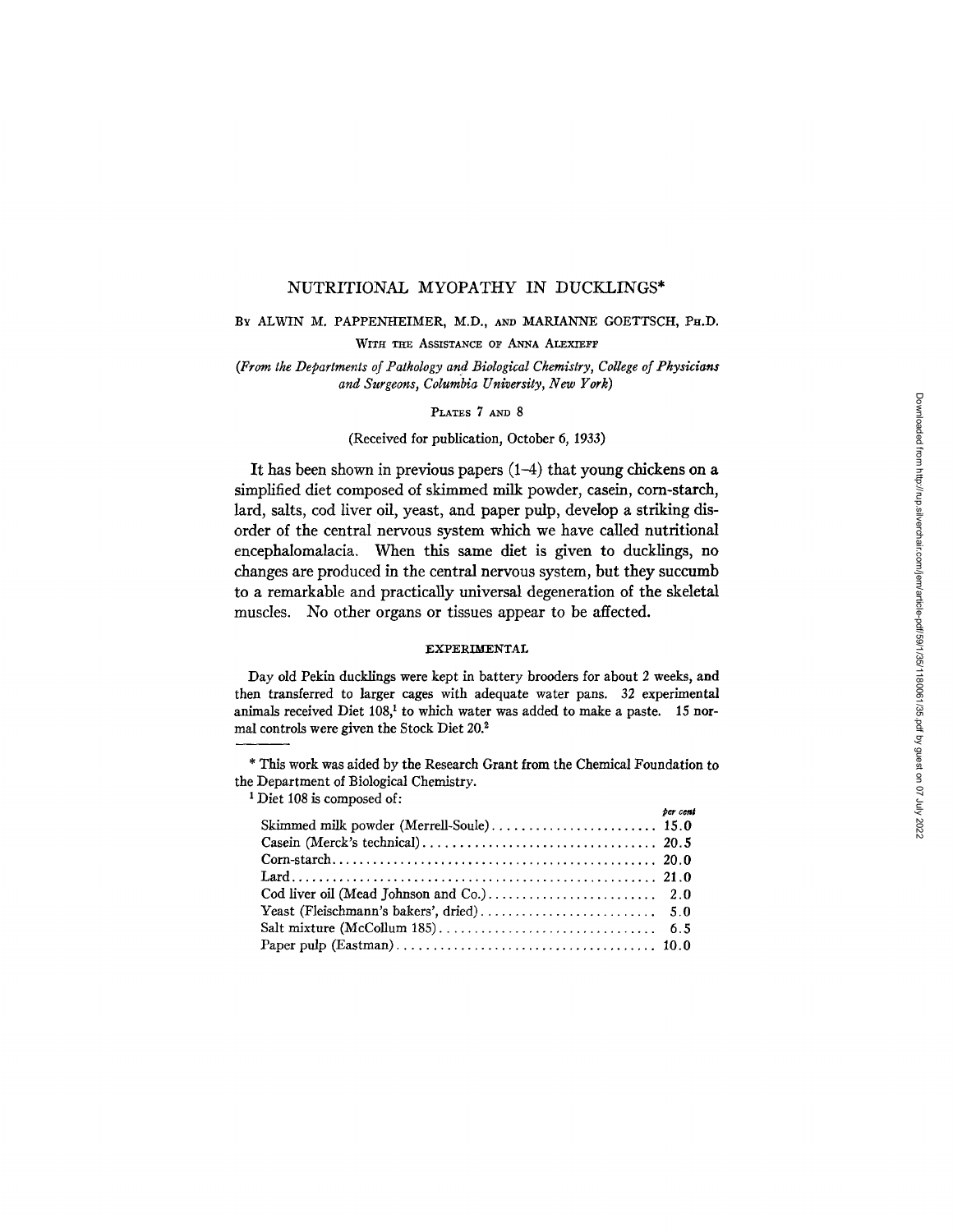For the first 2 weeks, the behavior and appearance of the two groups were much alike. The ducks on the simplified diet showed less yellow pigmentation of bill and legs, but they were active and grew fairly well (Chart 1). Quite suddenly in the 2nd or 3rd week, symptoms of extreme weakness made their appearance. The birds were found sprawled flat, or in the earliest stages, walked awkwardly with feet turned in, and sometimes overlapping. When placed on their back, they had difficulty in righting themselves, and lay passively. As the weakness progressed, they could not raise the head from the table. The eyes were somewhat sunken. Sometimes there were coarse tremors and athetoid movements, but, in contrast to the encephalomalacic chicks, the head was not retracted and there were no spasficity, no forced movements, and no stupor. Indeed, aside from the extreme weakness, the ducklings seemed not very ill; they appeared conscious of their surroundings, free from pain, and not at all irritable. There was usually a terminal loss of weight, probably from inability to obtain food.

Most of the ducklings were sacrificed and studied soon after the onset of symptoms; some were found dead, without previous symptoms having been noted. After the symptoms were well established, recovery did not occur.

*Pathology.--The* subcutaneous fat and intra-abdominal fat was well preserved. Only the skeletal muscles showed pathologic changes. The most obvious feature was their pale color-often creamy

|                                                                                                                                               | per cent |
|-----------------------------------------------------------------------------------------------------------------------------------------------|----------|
| Wheat bran, $\ldots$ , $\ldots$ , $\ldots$ , $\ldots$ , $\ldots$ , $\ldots$ , $\ldots$ , $\ldots$ , $\ldots$ , $\ldots$ , $\ldots$ , $\ldots$ |          |
|                                                                                                                                               |          |
|                                                                                                                                               |          |
|                                                                                                                                               |          |
|                                                                                                                                               |          |
|                                                                                                                                               |          |
|                                                                                                                                               |          |
|                                                                                                                                               | 2.0      |
|                                                                                                                                               | 4.0      |
|                                                                                                                                               | 4.0      |
|                                                                                                                                               |          |
|                                                                                                                                               |          |

### Diet 20 is composed of: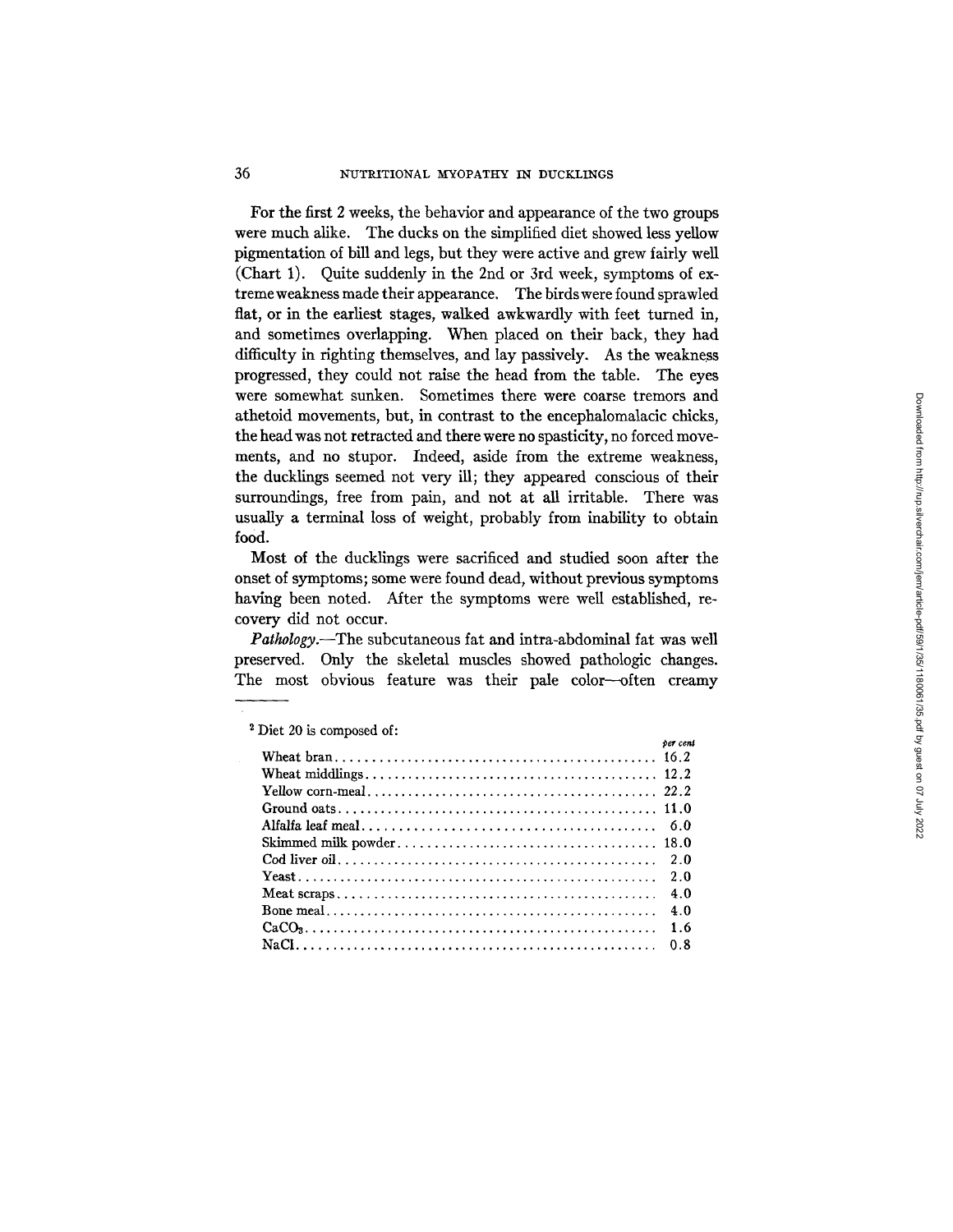yellow rather than dark red. In the gross, not all the muscles were equally affected, nor was the alteration in the color always extreme. The muscle tissue was watery and translucent, the contractility impaired, but not usually wholly lost.



CHART 1. Composite growth curves of ducklings for the first 22 days on Diets 20, 11, and 108. The numerals at the right of each curve indicate the number of survivors.

Microscopically, there was a varying proportion of necrotic fibers, showing the usual picture of hyaline or waxy degeneration. In the most acute cases, there was little or no cellular reaction, but the intermuscular tissue was edematous. In cases which survived longer, there was an extreme cellular response in which myoblasts, histiocytes, and leucocytes of different types took part. Occasionally, basophilic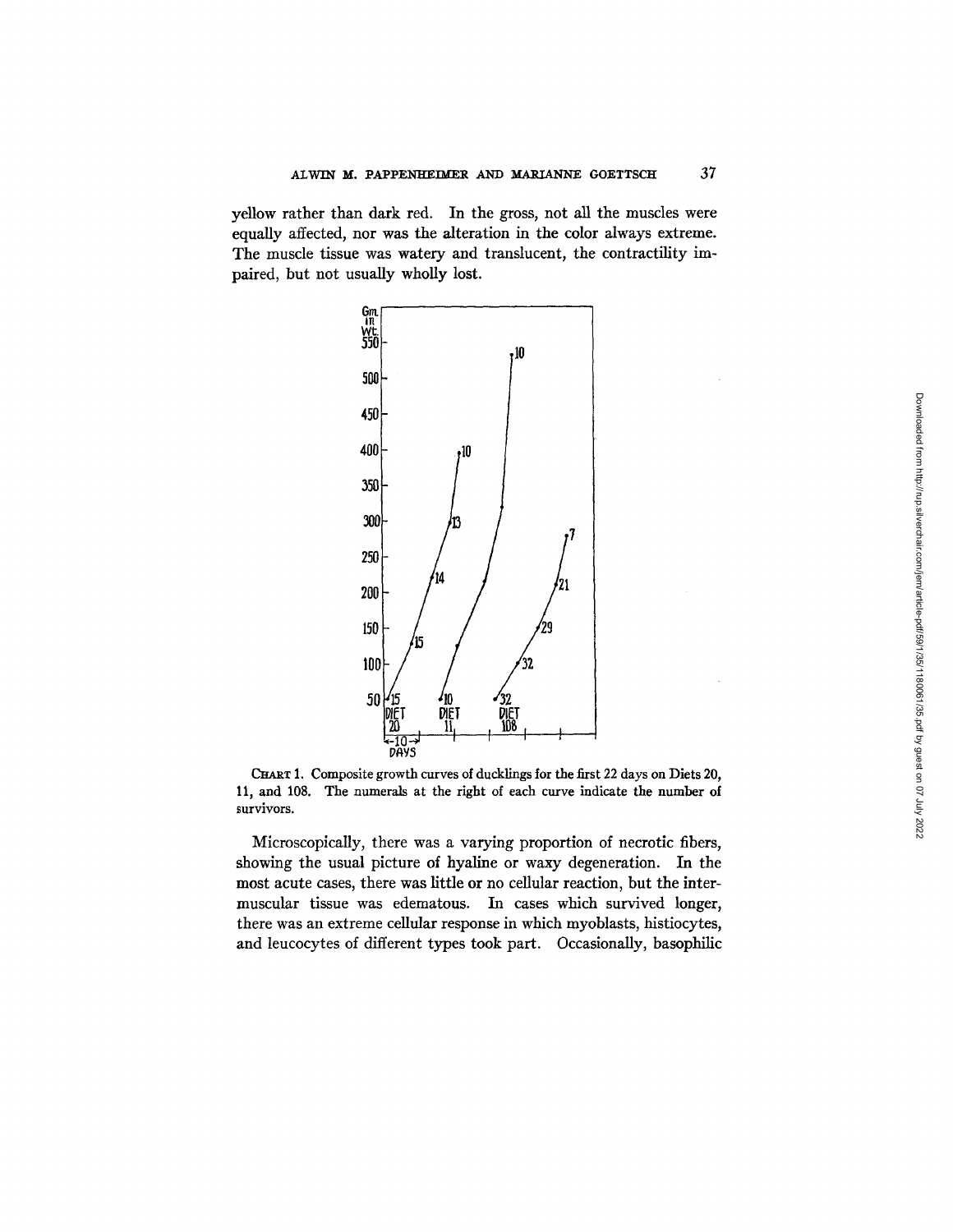regenerating myocytes were present. The animals did not survive long enough for the necrotic fibers to become replaced by connective tissue or fat. Calcium deposits were not seen. The lesions are illustrated in Figs. 1 and 2. The brain was examined in all the cases, and the spinal cord and sciatic nerves in many. No significant lesions were found. A study of the motor nerve endings by Rogers' method showed, as in the nutritional muscular dystrophy of rabbits and guinea pigs (5), that these structures were not affected (Fig. 3). The only incidental lesions noted in a few animals were erosions of the gizzard mucosa, and in one case a perforating ulcer with peritonitis. The myocardium and smooth muscles were free of change, and nothing abnormal was seen in the other viscera. No detailed histological study has been made of the bones but there were no gross deformities. The epiphyseal cartilages were not widened, and the bones cut with great resistance.

The controls grew well and when killed at corresponding intervals showed normal muscles and viscera.

Cultures (from heart, liver, spleen, and in some animals from the muscle tissue) were made on infusion agar slants, and incubated for 7 days at 37°C. The results are shown in Table I and offer no evidence of an infectious etiology. No bacteria or other microorganisms were demonstrable in the lesions.

Of the 32 ducklings on Diet 108, 3 were found dead. 9 others presented typical myasthenic symptoms, but at autopsy, the muscle changes escaped notice, and the muscles were not sectioned for histological study. The observations upon the remaining 20 ducks are summarized in Table I, from which it can be noted that 17 showed pronounced and obvious symptoms and lesions. There were 3 negative cases. No. D-1895, which was killed on the 30th day because of weakness and prostration, proved to have perforating ulcers of the gizzard, but there were no muscle lesions, and the muscle creatine was within normal limits. No. D-1924 died on the llth day of a generalized infection, probably due to an organism of the paratyphoid group. No. D-1929 was killed on the 19th day because it walked awkwardly and seemed weak on its legs. Although the muscle creatine was distinctly low, there were no histological changes in the muscle.

In a previous study (6) it has been shown that there is a decrease in the creatine content of the muscles in nutritional muscle dystrophy of rabbits. Similarly in this disease of ducks, the creatine content of the degenerated muscle was reduced.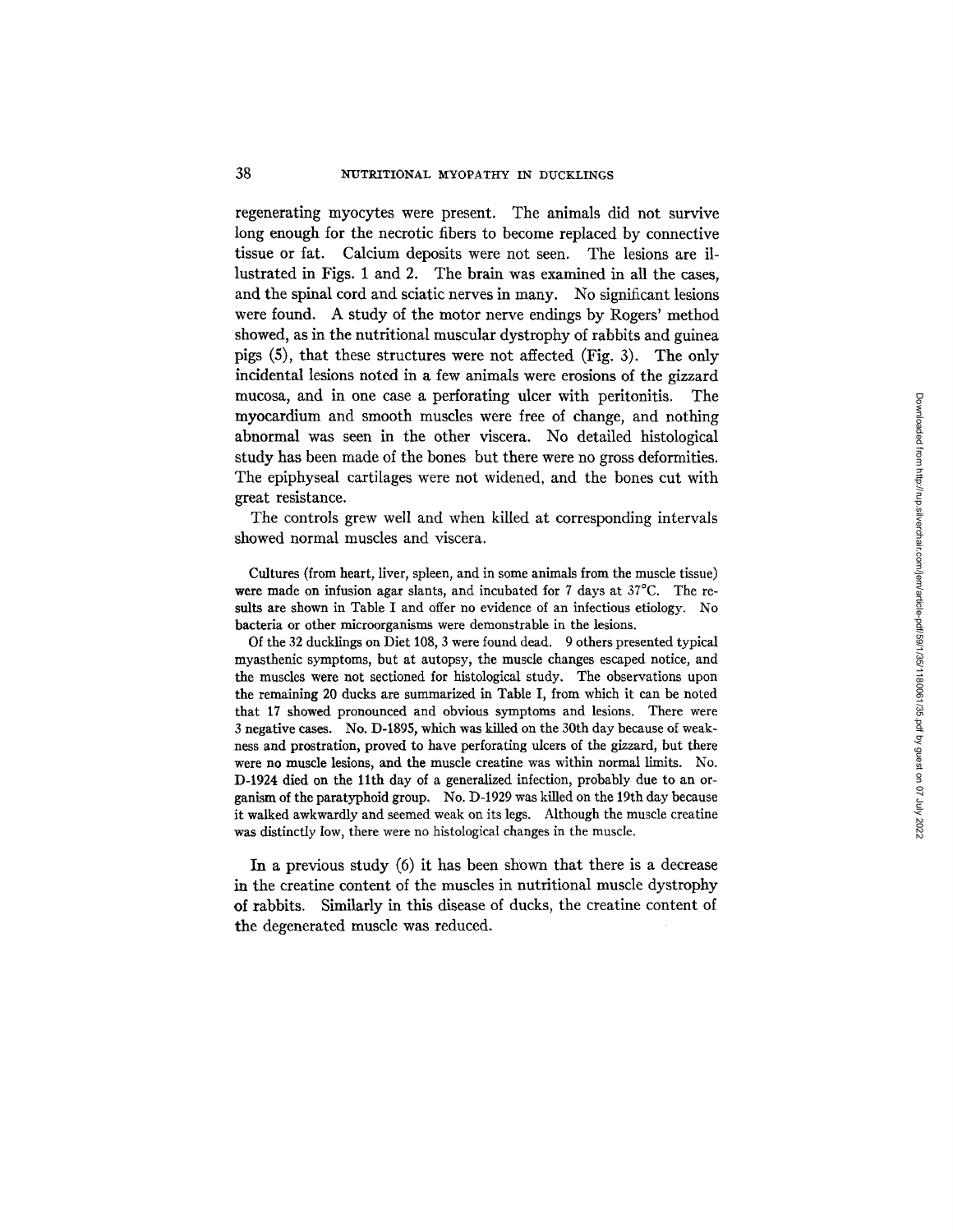The individual values for the muscle creatine, as determined by the Rose, Helmer, and Chanutin modification of the Folin method (7) are listed in Table I. In 17 normal ducklings of the same age, the muscle creatine was found to have a mean value of 445 mg. creatine per 100 gm. fresh tissue, with a standard deviation

|             | Period<br>on diet |                  | Microscopic<br>lesions           |                                | Analysis of leg<br>muscle |               |                                                                    |
|-------------|-------------------|------------------|----------------------------------|--------------------------------|---------------------------|---------------|--------------------------------------------------------------------|
| Duck<br>No. |                   |                  | Myas-<br>thenic<br>symp-<br>toms | Central<br>nervous<br>system   | Muscles                   | Mois-<br>ture | Crea-<br>tine<br>per 100<br>gm.<br>fresh<br>tissue                 |
|             | days              |                  |                                  |                                | per cent                  | mg.           |                                                                    |
| 1888        | K 30              | ┿                |                                  | $+++$                          | 80.6                      | 310           |                                                                    |
| 1889        | K 22              | ┿┿               |                                  | $++++$                         | 77.3                      | 217           |                                                                    |
| 1891        | K 24              | $\div$           |                                  | $++$                           |                           |               |                                                                    |
| 1893        | K 19              | $++$             |                                  | ┿                              |                           |               |                                                                    |
| 1895        | K 30              | $++++$           |                                  |                                | 77.8                      | 418           | Perforating ulcer of gizzard                                       |
| 1898        | K 20              | ┿                |                                  | $++++$                         | 82.0                      | 301           |                                                                    |
| 1899        | K 18              | $++++-$          |                                  | $++++$                         |                           |               |                                                                    |
| 1900        | K 20              | $++++$           |                                  | $+++++$                        | 76.9                      | 288           |                                                                    |
| 1902        | D 27              |                  |                                  | $++++$                         | 78.7                      | 236           |                                                                    |
| 1919        | K 18              | $++$             |                                  | $\bm{++}\bm{+}\bm{+}$          | 81.8                      | 243           |                                                                    |
| 1920        | K 21              | $^+$<br>$\, +$   |                                  | $++++$                         | 82.8                      | 103           |                                                                    |
| 1921        | K 14              | $^+$             |                                  | $++++-$                        |                           | 128           | Cultures sterile                                                   |
| 1922        | K 19              | $++++$           |                                  | $++$                           | 79.4                      | 187           | Liver culture-large Gram-posi-<br>tive diplococcus; spleen sterile |
| 1923        | K 33              | $^{\mathrm{++}}$ |                                  | $++$                           | 80.7                      | 302           |                                                                    |
| 1924        | D 11              |                  |                                  |                                |                           | 186           | paratyphosus from spleen,<br>B.<br>liver, and heart blood          |
| 1925        | D 14              | $++++$           |                                  | $\boldsymbol{+}\boldsymbol{+}$ |                           | 547           |                                                                    |
| 1926        | K 16              | $++$             |                                  | $++++$                         | 82.2                      | 88            |                                                                    |
| 1927        | K 19              | $++++$           |                                  | $++++$                         | 82.9                      | 179           | Cultures from leg muscle—sterile;                                  |
|             |                   |                  |                                  |                                |                           |               | Gram-positive<br>liver<br>bacilli.<br>Erosions of gizzard          |
| 1928        | K 15              | $++++$           |                                  | $\!+\!+\!+\!$                  | 82.6                      | 106           | Cultures sterile                                                   |
| 1929        | K 19              | $\,+\,$          |                                  |                                | 77.6                      | 288           | Cultures sterile                                                   |

**TABLE I**  *Effect of Diet 108 upon Ducks* 

of  $\pm 56$ ; the probable error of the mean was  $\pm 9.2$ , and that of the standard deviation,  $\pm 6.9$ . Although the creatine content of normal muscle varies greatly, the values given in the table for degenerated muscle are seen to be significantly low, ranging from 88 to 310 mg.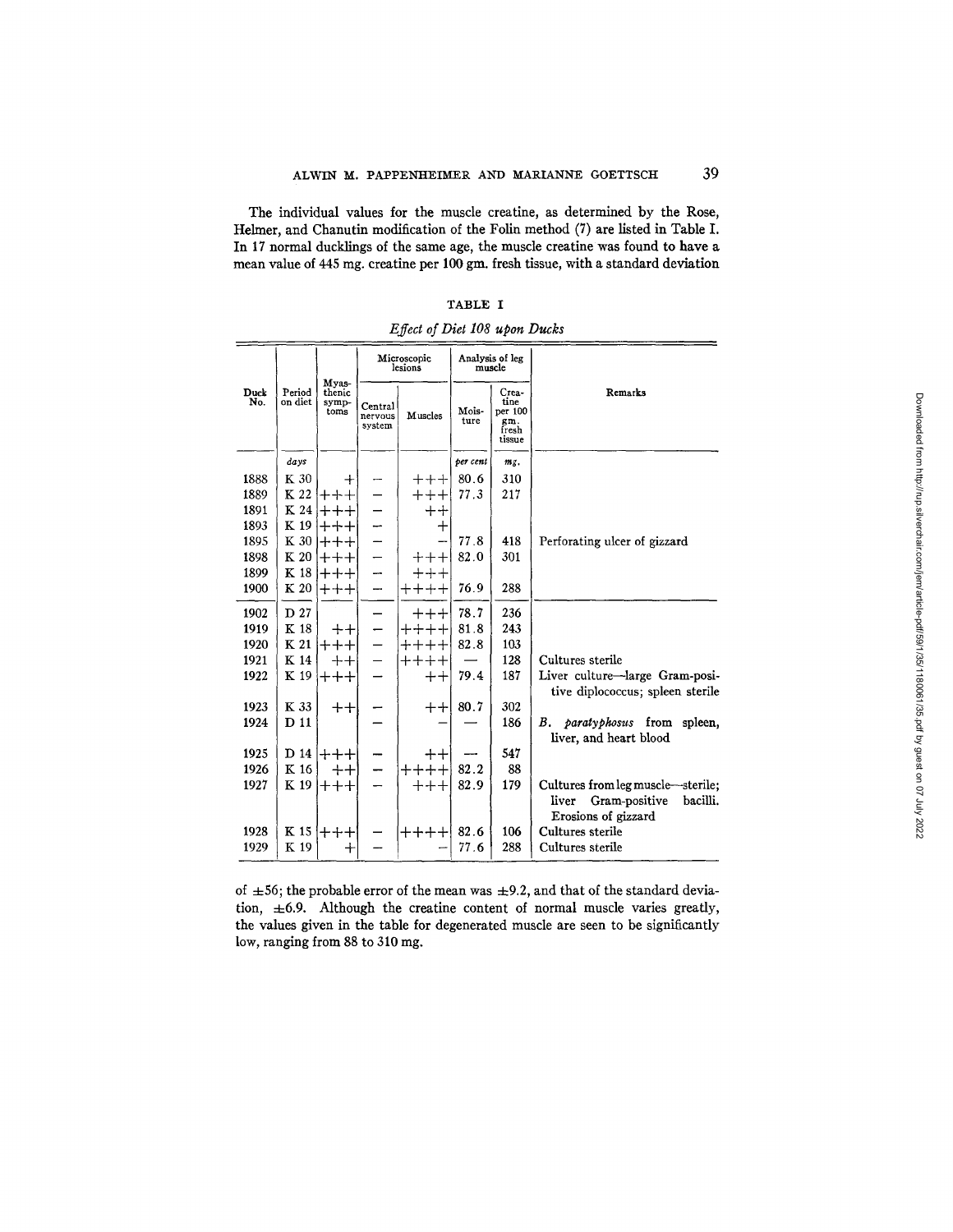The only exception is No. D-1925, in which fairly marked lesions were present with a creatine of 547 mg. However, different blocks of muscles in this animal showed great variation in the intensity of the histological changes, one being normal, and the sample taken for creatine determination may not have been representative.

Moisture determinations were also made. The mean value obtained in 17 normal ducklings was 78.3 per cent with a standard deviation of  $\pm 1.8$ ; the probable error of the mean was  $\pm 0.3$  and that of the standard deviation was 0.2. It is apparent from the table that in many instances, the moisture content of the degenerated muscle was increased, a fact which is in accord with the observed edema.

Studies of the oxygen consumption and irritability were made by Dr. Joseph Victor and will be reported in a separate communication.

The resemblance of these muscle lesions to those which are produced in rabbits or guinea pigs by nutritional means (8) led to an experiment in which 10 ducklings were given Diet 11.<sup>3</sup> Although some of the animals showed a certain awkwardness in gait, in a few instances, so severe as to incapacitate them, this seemed to be associated with deformity of the bones instead of muscle weakness or disease of the central nervous system. Most of the birds showed excellent growth, and only in the 4 so crippled that they had difficulty in obtaining nourishment did death result.

The muscular system, both grossly and microscopically, was not affected. The creatine content of the muscle was within normal limits. The brain, cord, and peripheral nerves were also unaffected. The bones were not subjected to careful study. In one instance, however, rachitis-like changes--widening and irregularity of the cartilage, slight excess of osteoid, and fibrosis of the marrow, were present in the upper extremity of the tibiotarsus.

| per cent |  |
|----------|--|
|          |  |
|          |  |
|          |  |
|          |  |
|          |  |
|          |  |
|          |  |
|          |  |

<sup>3</sup> Diet 11 is composed of: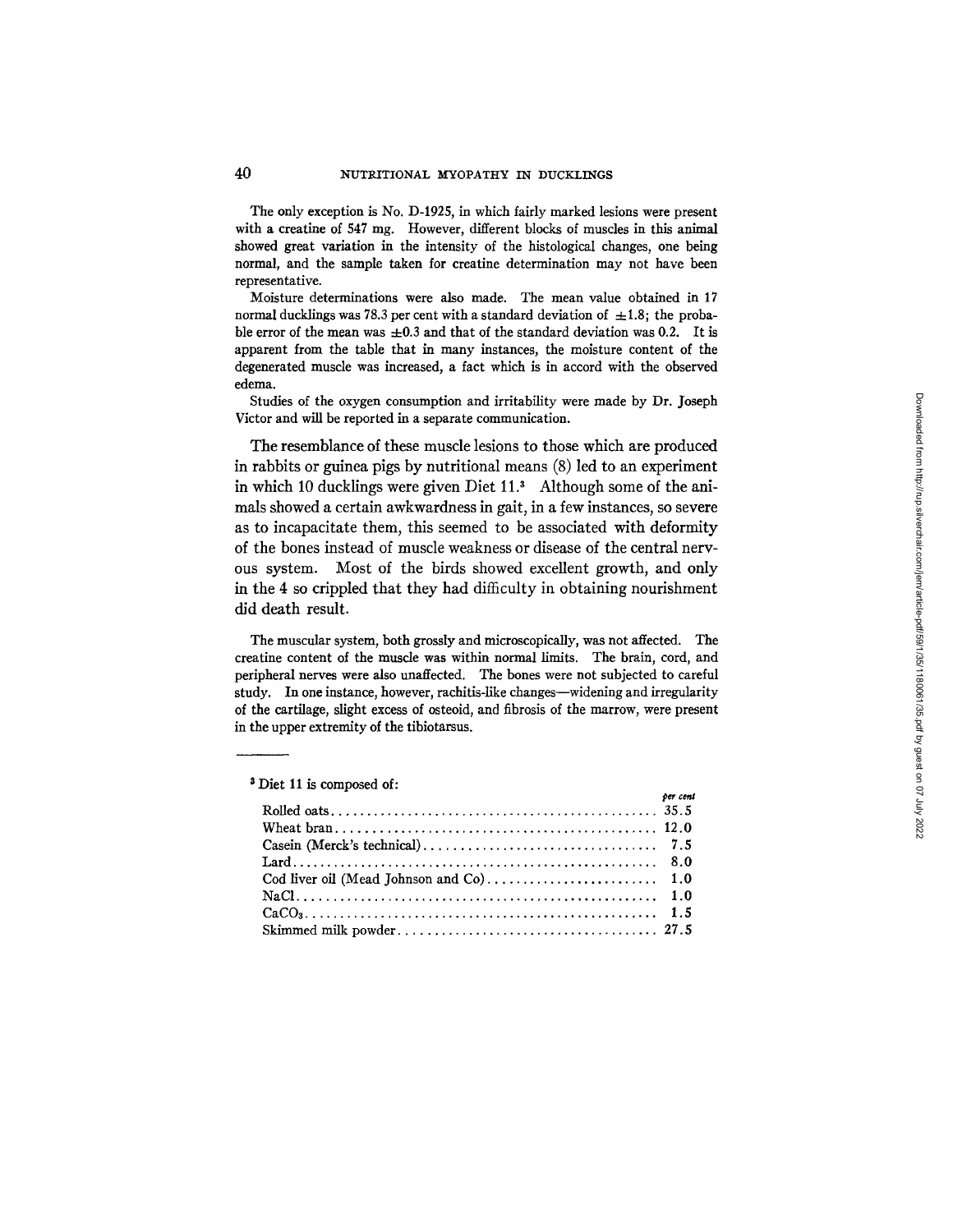#### DISCUSSION

The most interesting aspect of these observations is that the same diet produces in two different species of birds widely different pathological effects. In chickens, the injurious action is limited to the brain --in ducks, to the voluntary muscles. In both cases, the lesions are associated with characteristic clinical symptoms.

It would be futile at this time to explain either condition in terms of known dietary factors, or to speculate as to why such dramatically diverse changes should occur on the same diet in the two species.

In spite of the close resemblance between the pathological lesions in the muscles of ducks on Diet 108 and those produced by Madsen, McKay, and Maynard (9) in goats, rabbits, and guinea pigs on synthetic diets, it would be unwise to assume that the same nutritional fault is responsible. The fact that Diet 11, which leads to severe muscle degeneration in rabbits and guinea pigs, is without effect upon the muscles of ducks makes the identity of the avian and mammalian disease very doubtful.

### **CONCLUSIONS**

Ducklings fed on a diet of skimmed milk powder, casein, corn-starch, lard, cod liver oil, yeast, salts and paper pulp rapidly develop a disease characterized by extreme and progressive myasthenia, ending in death within a few days.

Pathological changes are found in the skeletal muscles. These show widespread hyaline necrosis of fibers, with edema and cellular reaction. The brain and other parts of the central nervous system are not affected, and no significant alterations are found in other viscera or tissues. The creatine content of the muscles is reduced in proportion to the muscle injury. Controls on a natural food diet remain free from the disease.

We are greatly indebted to Dr. Abner Wolf for preparations of the neurites and motor end plates; and to Dr. C. A. Slanetz for the bacteriological examinations.

### BIBLIOGRAPHY

1. Pappenheimer, A. M., and Goettsch, *M., J. Exp. Med.,* 1931, 53, 11.

2. Wolf, A., and Pappenheimer, A. M., *J. Exp. Med.*, 1931, 54, 399.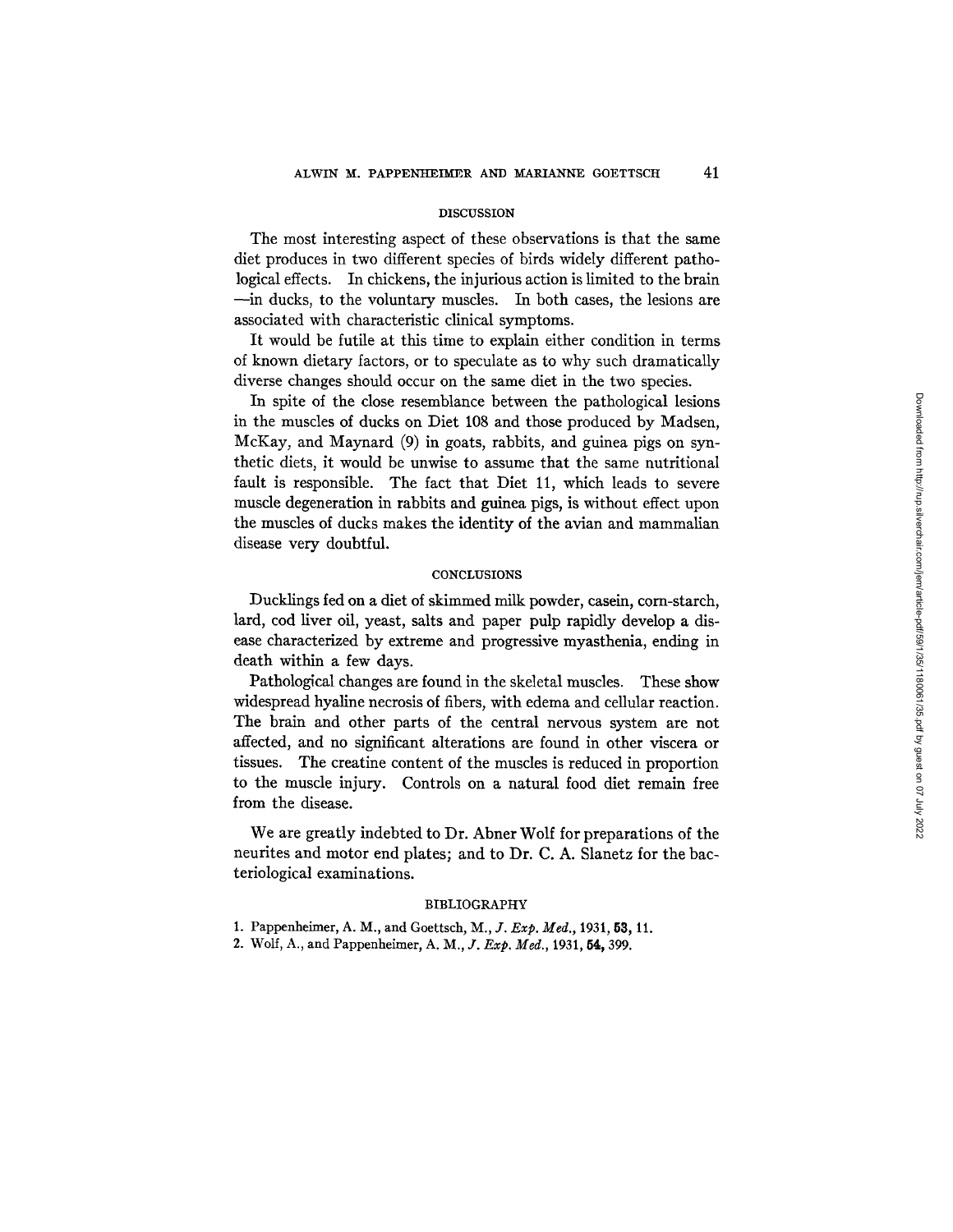- 3. Pappenheimer, A. M., and Goettsch, M., *Arch. Path.,* 1931, 11, 134.
- 4. Pappenhehner, A. M., and Goettsch, *M., J. Exp. Meg.,* 1933, 57, 365.
- 5. Rogers, W. M., Pappenheimer, A. M., and Goettsch, *M., Jr. Exp. Meg.,* 1931, 54, 167.
- 6. Goettsch, M., and Brown, *E. F., J. Biol. Chem.,* 1932, 97, 549.
- 7. Rose, W. C., Helmer, O. M., and Chanutin, A., *J. Biol. Chem.*, 1927, 75, 543
- 8. Goettsch, M., and Pappenheimer, *A. M., Proc. Soc. Exp. Biol. and Med.,*  1930, 27, 564, 566; *J. Exp. Med.*, 1931, 54, 145.
- 9. Madsen, L. L., McKay, C. M., and Maynard, L. A., *Proc. Soc. Exp. Biol. and Meg.,* 1933, 30, 1434.

#### EXPLANATION OF PLATES

### PLATE 7

FIG. 1. Duck 1898. Killed after 20 days on Diet 108; complete prostration. Gluteus muscle. Extreme waxy necrosis. The degenerated fibers are surrounded by myoblasts and histiocytes; the stroma infiltrated with great numbers of mononuclear and polymorphonuclear leucocytes.

## PLATE 8

FIc. 2. Duck 1921. Killed after 14 days on Diet 108. Extensor muscles of leg. Extreme necrosis and fragmentation of fibers with interstitial edema. Little cellular reaction. Insert shows higher magnification.

FIG. 3. Duck *1926.* Killed after 16 days on Diet 108, when unable to stand erect. Gluteus muscle--Rogers stain. In spite of extreme necrosis of fibers, the neurites and motor end plates are normal in appearance.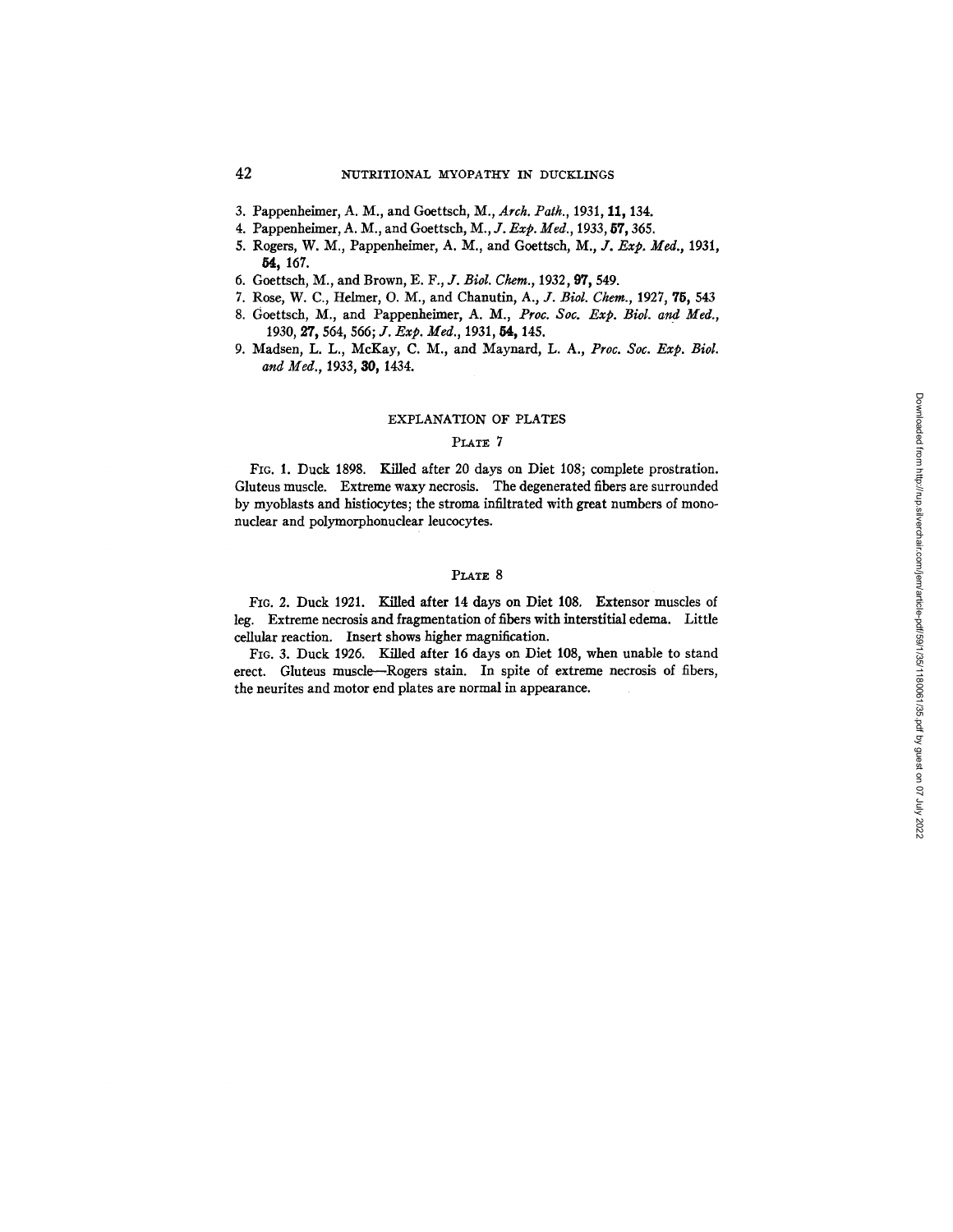THE JOURNAL OF EXPERIMENTAL MEDICINE VOL. 59 PLATE 7



(Pappenheimer and Goettsch: Nutritional myopathy in ducklings)